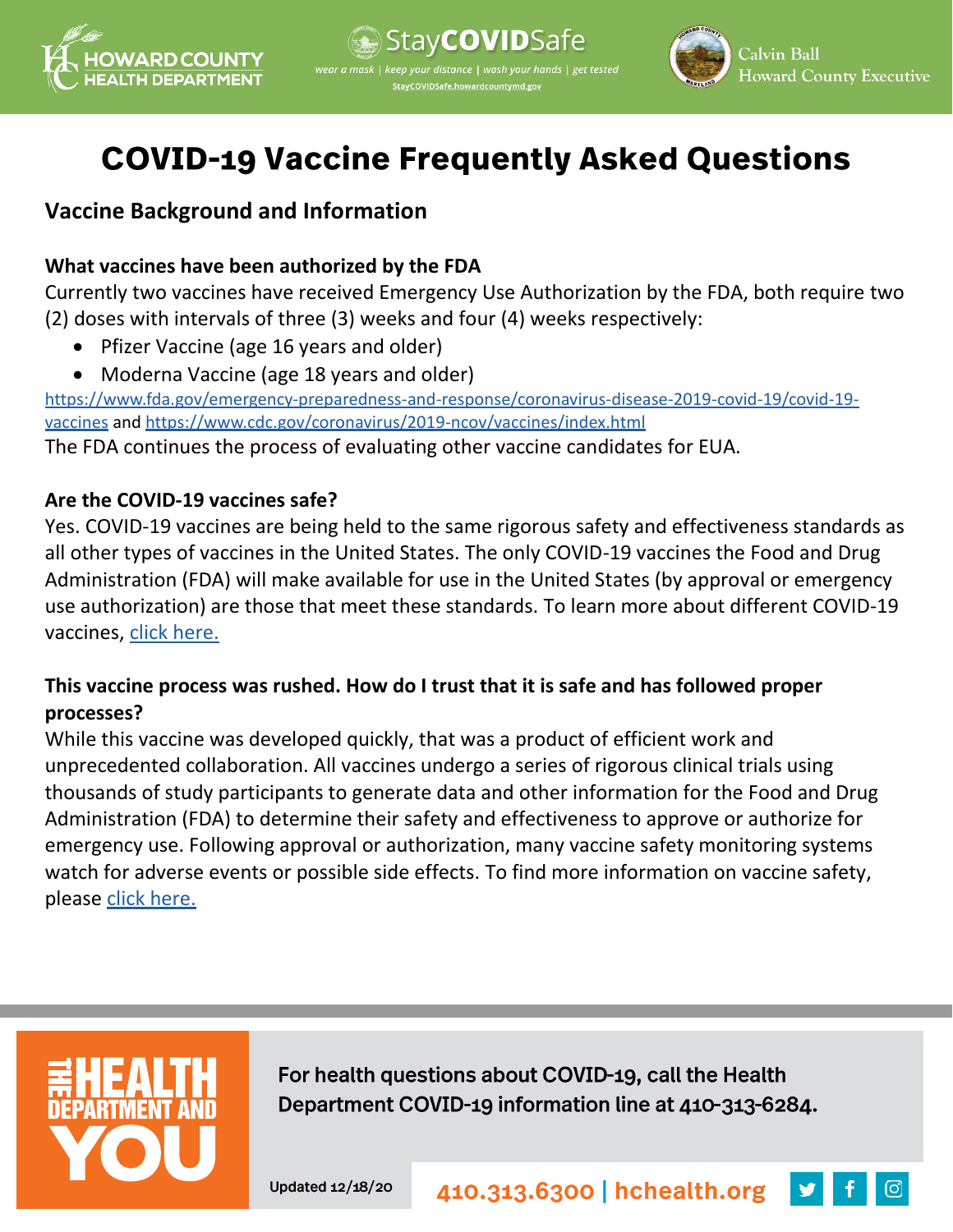



#### **How effective are the vaccines?**

Pfizer is reporting that their vaccine is 95% effective against COVID-19, with one vaccinated patient developing severe COVID infection. Moderna is reporting a 94.1% effectiveness against COVID-19 and 100% effectiveness against severe COVID-19 for their vaccine. Effectiveness for both vaccines were consistent across all age, race and ethnicity, and gender demographics.

Vaccine details:

- The Pfizer vaccine requires two doses separated by at least 21 days, but no more than 28 days.
- The Moderna vaccine requires two doses separated by at least 28 days.

Getting both doses is key to full vaccine effectiveness.

#### **Who can be vaccinated?**

There are currently no contraindications (reasons why a drug/medication should not be used) for the vaccines. The FDA has stated pregnant women can receive the Pfizer vaccine. They are encouraged to discuss the benefits and any risks with their medical provider.

#### **Should children be vaccinated?**

The FDA will determine what age groups and other populations are eligible for each vaccine. The Pfizer vaccine has been approved for everyone 16 and older. Vaccine trials have only recently included children.

## **If I have a pre-existing condition, should I be more cautious in receiving the vaccine?**

Persons at risk for complications from COVID-19 infection are recommended to get vaccinated as soon as vaccine becomes available to them.

## **What are the expected side effects?**

The most common adverse reactions included injection site pain and redness, fatigue, muscle and/or joint pain, headache, possibly even feeling poorly for a day or so. The COVID-19 vaccine does not give you COVID-19. These side effects show that the immune system is reacting the way it is supposed to fight the virus, should you become exposed. Based upon preliminary data, the first dose has fewer side effects than the second dose and older recipients experience fewer side effects.



For health questions about COVID-19, call the Health Department COVID-19 information line at 410-313-6284.

Updated 12/18/20

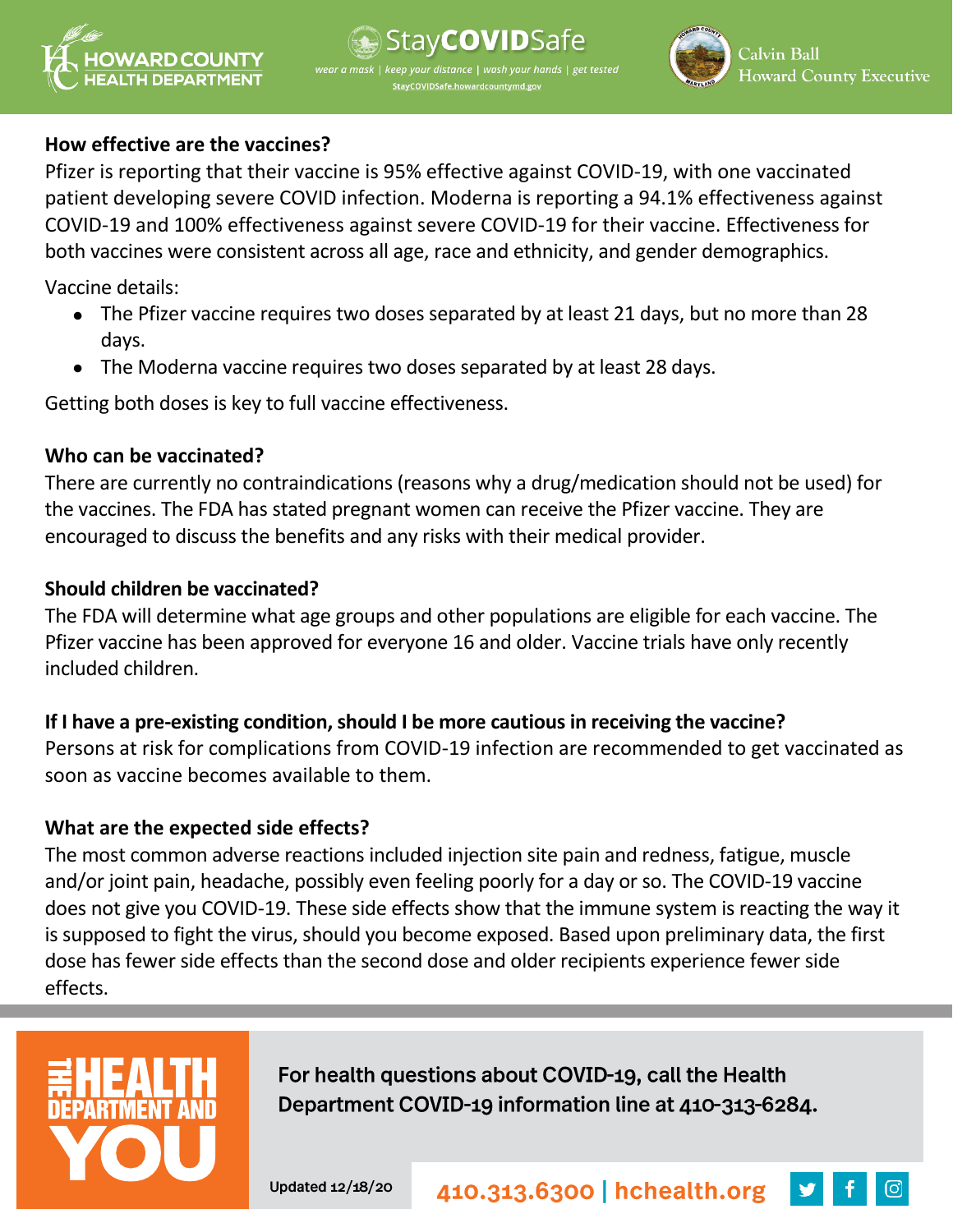



#### **Have there been allergic reactions to the vaccine?**

Anaphylactic (severe, potentially life-threatening allergic reaction) reactions in persons receiving the Pfizer-BioNTech COVID-19 vaccine have been reported. While these reports are further investigated, CDC considers a history of severe allergic reaction such as anaphylaxis to any vaccine or to any injectable therapy (e.g., intramuscular, intravenous, or subcutaneous) as a precaution, but not contraindication, to vaccination. Persons receiving vaccine will be required to be observed for the following time periods:

- Persons with a history of anaphylaxis (due to any cause): 30 minutes
- All other persons: 15 minutes

[https://www.cdc.gov/vaccines/covid-19/info-by-product/pfizer/anaphylaxis-management.html](https://gcc02.safelinks.protection.outlook.com/?url=https%3A%2F%2Fwww.cdc.gov%2Fvaccines%2Fcovid-19%2Finfo-by-product%2Fpfizer%2Fanaphylaxis-management.html&data=04%7C01%7Cldehernandez%40howardcountymd.gov%7C78723c75143f4f6e990108d8a513a9ea%7C0538130803664bb7a95b95304bd11a58%7C1%7C0%7C637440851172857706%7CUnknown%7CTWFpbGZsb3d8eyJWIjoiMC4wLjAwMDAiLCJQIjoiV2luMzIiLCJBTiI6Ik1haWwiLCJXVCI6Mn0%3D%7C1000&sdata=Jwr1tm9AwMitCYPriWFAbAANHdTIrUpdvngA3XjZoMc%3D&reserved=0) Talk to your healthcare provider if you have questions about taking the vaccine as a result of previous severe reactions to other vaccine.

## **How long will immunity last?**

It is too early to determine how long immunity will last. On-going research is taking place to determine if any additional inoculations (besides the two initial injections) will be needed.

## **Science of the Vaccine: What's in it, How does it work, Reactions**

## **Isn't it better to wait and see that it is working and safe before I receive the vaccine?**

Clinical trials of COVID-19 vaccines must first show they are safe and effective before any vaccine can be authorized or approved for use. The known and potential benefits of a COVID-19 vaccine must outweigh the known and potential risks of the vaccine for use under what is known as an Emergency Use Authorization (EUA). When the FDA authorizes use of a vaccine, this means the vaccine is determined to be safe and effective. The U.S. vaccine safety system ensures that all vaccines are as safe as possible. Safety is a top priority while federal partners work to make a coronavirus disease 2019 (COVID-19) vaccine(s) available. Following approval or authorization, many vaccine safety monitoring systems watch for adverse events or possible side effects. To find more information on vaccine safety, please [click here.](https://www.cdc.gov/coronavirus/2019-ncov/vaccines/safety.html)



For health questions about COVID-19, call the Health Department COVID-19 information line at 410-313-6284.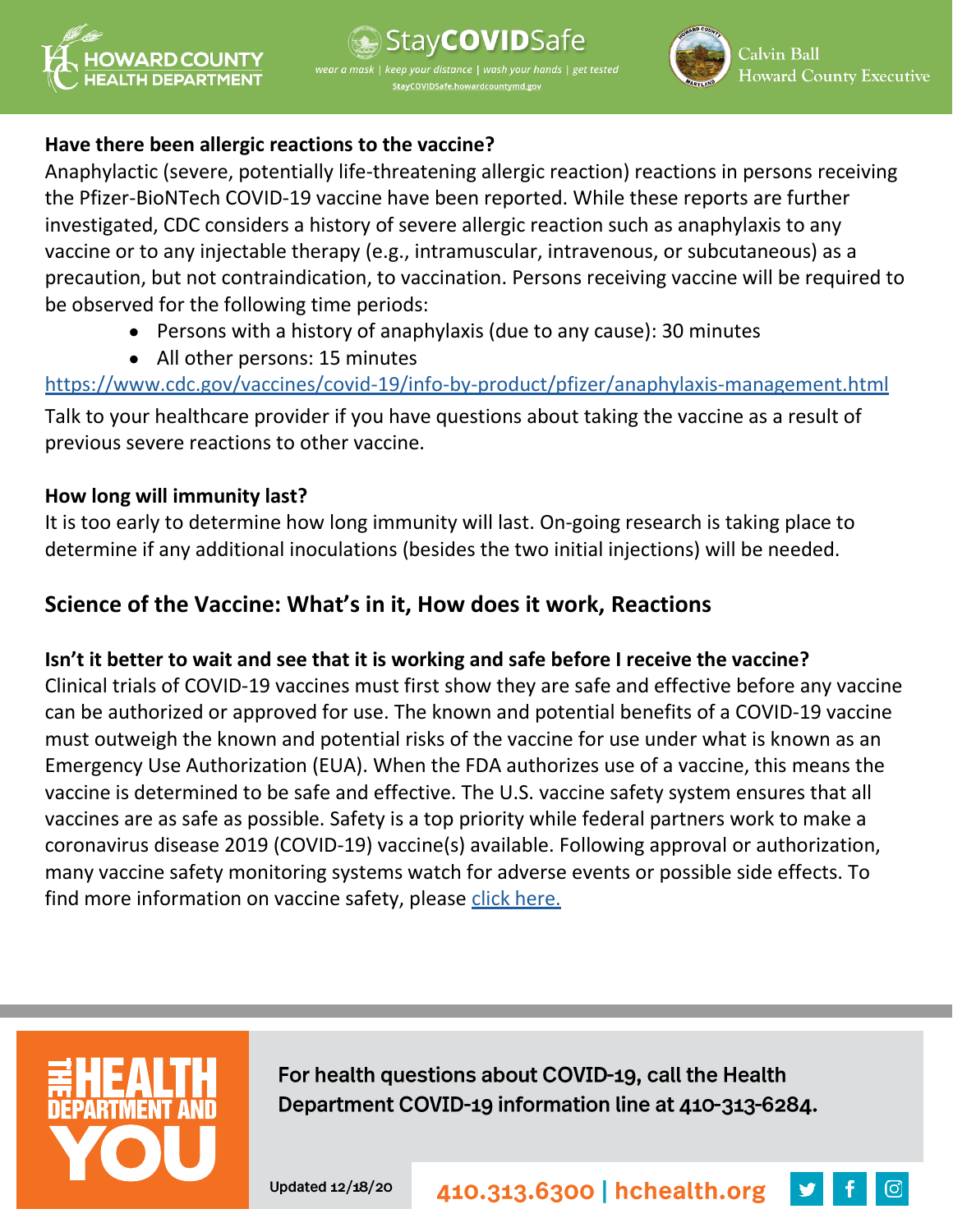





#### **If I take the vaccine, can I stop wearing a mask?**

NO. Early clinical trials only tracked how many vaccinated people became ill with COVID-19. That leaves open the possibility that some vaccinated people get infected without developing symptoms and could then silently transmit the virus to others. While experts learn more about the protection that COVID-19 vaccines provide under real-life conditions, it will be important for everyone to continue using all the tools available to us to help stop this pandemic, like covering your mouth and nose with a mask, washing hands often and staying at least 6 feet away from others. Together, COVID-19 vaccination and following the CDC's recommendations for **[how](https://gcc02.safelinks.protection.outlook.com/?url=https%3A%2F%2Fwww.cdc.gov%2Fcoronavirus%2F2019-ncov%2Fprevent-getting-sick%2Fprevention.html&data=04%7C01%7Cmwilson%40howardcountymd.gov%7C8af03d8f931140bd480f08d8a043f9b3%7C0538130803664bb7a95b95304bd11a58%7C1%7C0%7C637435561105537532%7CUnknown%7CTWFpbGZsb3d8eyJWIjoiMC4wLjAwMDAiLCJQIjoiV2luMzIiLCJBTiI6Ik1haWwiLCJXVCI6Mn0%3D%7C1000&sdata=2Uz%2F5%2B0RMRkPOzQGVKCWKVUfFzG0lThZAxMaYHRen2E%3D&reserved=0) to protect [yourself](https://gcc02.safelinks.protection.outlook.com/?url=https%3A%2F%2Fwww.cdc.gov%2Fcoronavirus%2F2019-ncov%2Fprevent-getting-sick%2Fprevention.html&data=04%7C01%7Cmwilson%40howardcountymd.gov%7C8af03d8f931140bd480f08d8a043f9b3%7C0538130803664bb7a95b95304bd11a58%7C1%7C0%7C637435561105537532%7CUnknown%7CTWFpbGZsb3d8eyJWIjoiMC4wLjAwMDAiLCJQIjoiV2luMzIiLCJBTiI6Ik1haWwiLCJXVCI6Mn0%3D%7C1000&sdata=2Uz%2F5%2B0RMRkPOzQGVKCWKVUfFzG0lThZAxMaYHRen2E%3D&reserved=0) and others** will offer the best protection from getting and spreading COVID-19.

#### **Can I still contract COVID-19 after taking the vaccine?**

Early clinical trials only tracked how many vaccinated people became ill with COVID-19. That leaves open the possibility that some vaccinated people get infected without developing symptoms and could then silently transmit the virus to others.

Additionally, it typically takes a few weeks for the body to build immunity after vaccination. That means it's possible a person could be infected with the virus that causes COVID-19 just before or just after vaccination and get sick. This is because the vaccine has not had enough time to provide protection. We won't know how long immunity produced by vaccination lasts until we have more data on how well it works.

## **If I had COVID, will the vaccine work on me?**

Due to the severe health risks associated with COVID-19 and the fact that re-infection with COVID-19 is possible, people may be advised to get a COVID-19 vaccine even if they have been sick with COVID-19 before.



For health questions about COVID-19, call the Health Department COVID-19 information line at 410-313-6284.

Updated 12/18/20

410.313.6300 | hchealth.org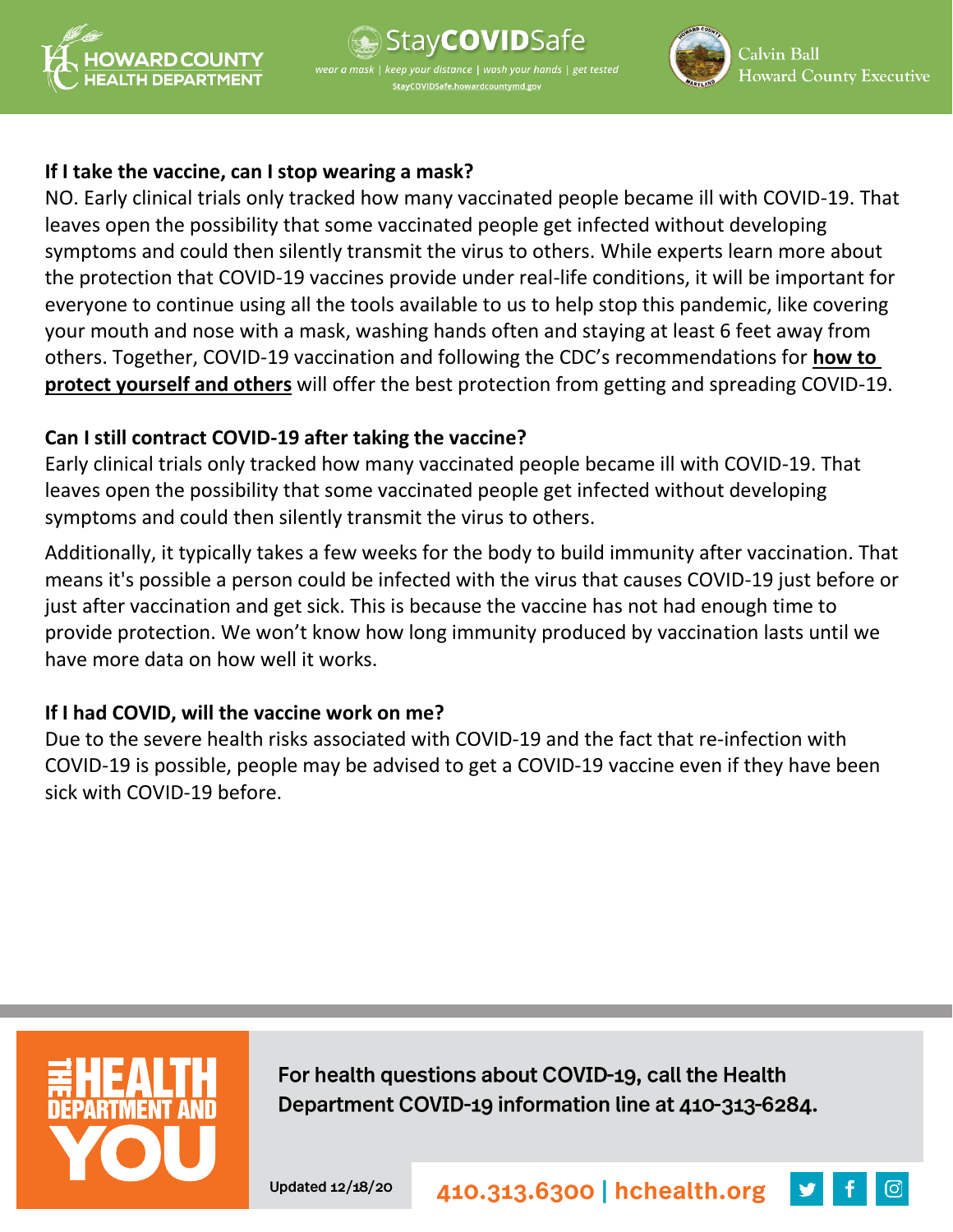



## **If I get ill from taking this vaccine, who will be responsible?**

As people get vaccinated, CDC, FDA, and other federal partners will use the following existing, robust systems and data sources to conduct ongoing safety monitoring. CDC is also implementing a new smartphone-based tool called **v-safe** to check-in on people's health after they receive a COVID-19 vaccine. When you receive your vaccine, you should also receive a **v-safe** information sheet telling you how to enroll in **v-safe**. If you enroll, you will receive regular text messages directing you to surveys where you can report any problems or adverse reactions you have after receiving a COVID-19 vaccine. To find more information on vaccine safety, please [click here.](https://www.cdc.gov/coronavirus/2019-ncov/vaccines/safety.html)

#### **What is mRNA?**

mRNA vaccines are a new type of vaccine that are relatively quick and inexpensive to make, and potentially safer than traditional vaccines. To trigger an immune response, many vaccines use a weakened or inactivated virus. Instead, mRNA vaccines use a small piece of the genetic code of the virus that teaches our cells how to make a piece of COVID-19 that triggers an immune response inside our bodies. (*continued)*

That immune response produces antibodies which protects us from getting infected if the real virus enters our bodies. In other words, mRNA vaccines use a small sequence of RNA from the spike of the COVID virus. This enables our bodies to develop an immune response to the spike. This is enough for our immune system to identify the whole virus and protect us. For more information on mRNA please [click here.](https://www.ncbi.nlm.nih.gov/pmc/articles/PMC5906799/)

## **What are the differences between vaccines?**

The [CDC reports](https://www.cdc.gov/coronavirus/2019-ncov/vaccines/different-vaccines/how-they-work.html?CDC_AA_refVal=https%3A%2F%2Fwww.cdc.gov%2Fcoronavirus%2F2019-ncov%2Fvaccines%2Fabout-vaccines%2Fhow-they-work.html) that currently there are three main types of COVID-19 vaccines that are undergoing large-scale clinical trials in the United States.

**mRNA vaccines** contain material from the virus that gives our cells instructions for how to make a harmless piece of COVID-19. Our bodies recognize that the piece should not be there and builds an immune response that will remember how to fight the virus that causes COVID-19 if we are infected in the future.



For health questions about COVID-19, call the Health Department COVID-19 information line at 410-313-6284.

Updated 12/18/20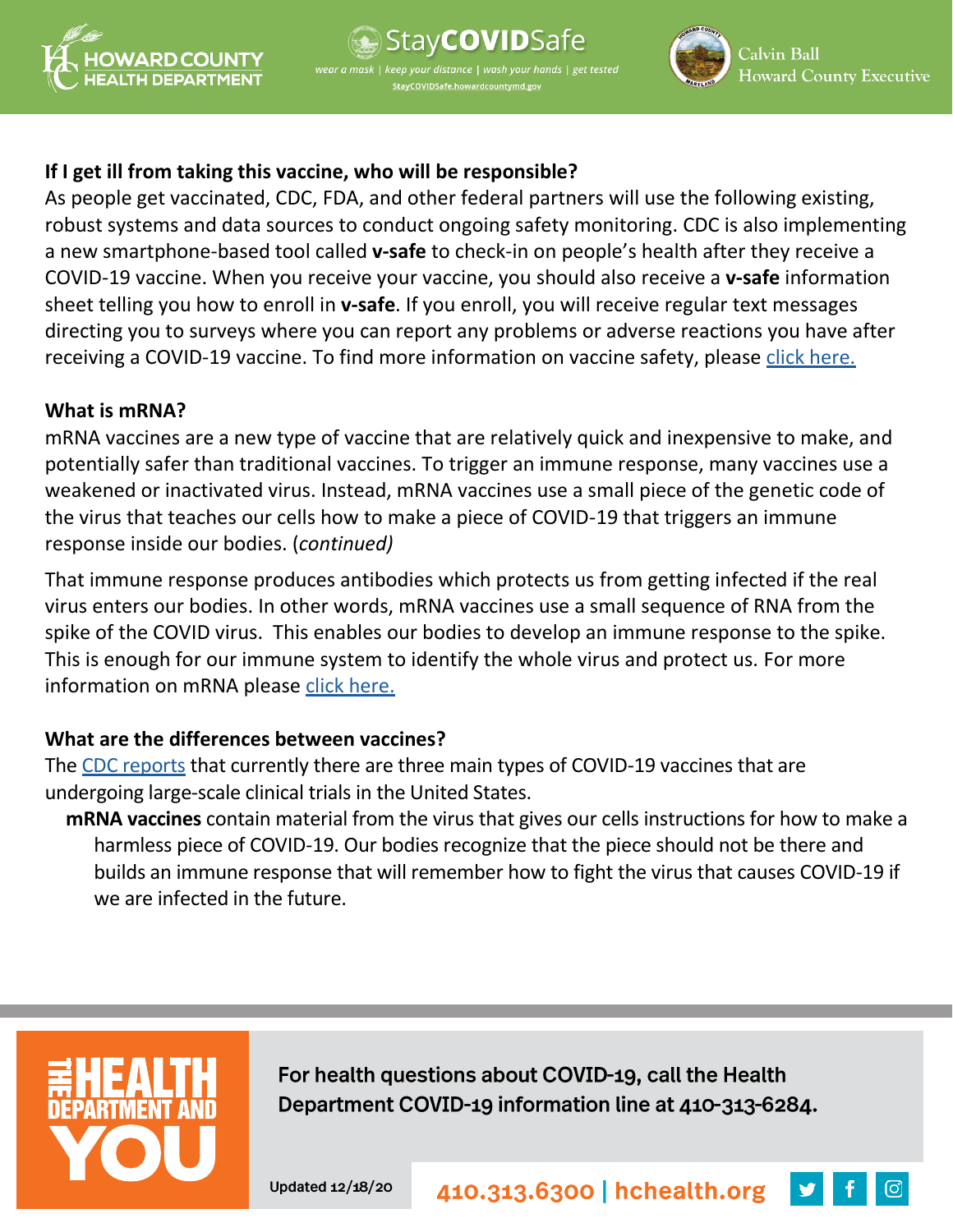

tav**COVID**Safe ur distance | wash your hands | get tested



**Protein subunit vaccines** include harmless pieces of the virus that cause COVID-19 instead of the entire virus. Once vaccinated, our immune system recognizes that the proteins don't belong in the body and builds an immune response. If we are ever infected in the future, our immune system will recognize and fight the virus.

**Vector vaccines** contain a weakened version of a live virus—a different virus than the one that causes COVID-19—that has genetic material from the virus that causes COVID-19 inserted in it. Once it is inside our cells, the genetic material gives cells instructions to make a small piece of the COVID-19 virus. This prompts our bodies to build an immune response that will remember how to fight that virus if we are infected in the future.

## **Phases and timelines (who gets it when)**

## **Once the vaccine is distributed to the general public, who will choose who gets the vaccine next and how will I know when I can get the vaccine?**

- Phase 1 will begin when there is limited vaccine availability and will focus on target priority groups to receive vaccination. These groups will include those at highest risk of exposure to or developing complications from COVID-19, including:
	- Healthcare workers, residents and staff of long-term care facilities, first responders
	- People at significantly higher risk of severe COVID-19 illness (*continued)*
- Phase 2 will include people in critical infrastructure roles, including essential nonhealthcare and transportation workers, and people at moderately higher risk of severe COVID-19 illness.
- Phase 3 will be a wide-scale distribution of the vaccine associated with broad availability to the general population of the state.

## **Where can I get a vaccine?**

The initial distribution of vaccine will be limited until manufacturing ramps up. During the first phase of limited supply, the Federal government will ship vaccine directly to hospitals, contracted pharmacies and State Health Departments. State governments will prioritize groups who should receive the initial doses.



For health questions about COVID-19, call the Health Department COVID-19 information line at 410-313-6284.

Updated 12/18/20

410.313.6300 | hchealth.org